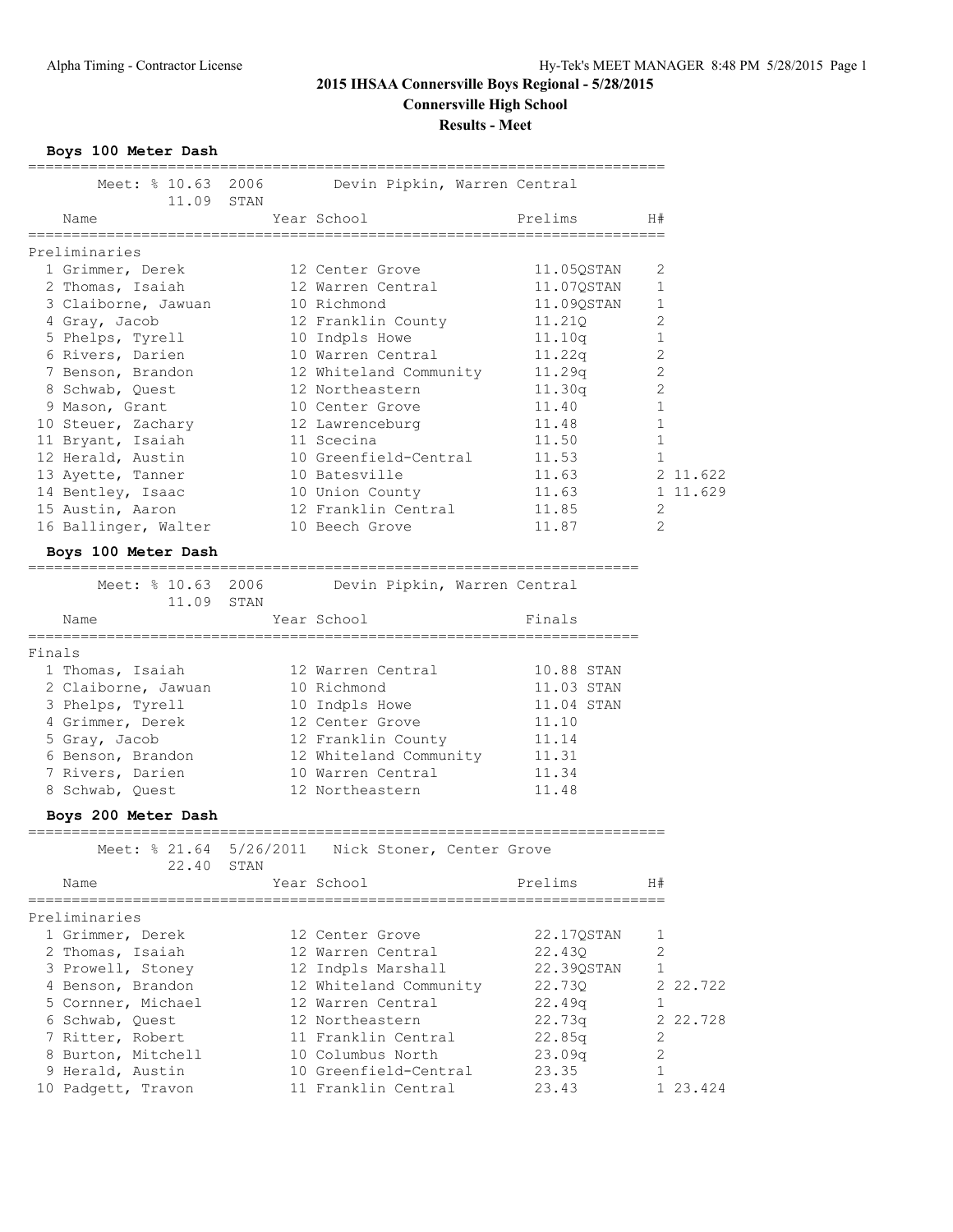#### **Results - Meet**

| Boys 200 Meter Dash  |                    |       |          |
|----------------------|--------------------|-------|----------|
| 11 Gossett, Brady    | 12 Triton Central  | 23.43 | 2 23.426 |
| 12 Beavers, Sam      | 12 Rushville       | 23.54 |          |
| 13 Claiborne, Jawuan | 10 Richmond        | 24.95 |          |
| 14 Gray, Jacob       | 12 Franklin County | 25.57 |          |

#### **Boys 200 Meter Dash**

======================================================================

| Name               |               |                                        |                                                                                                                         | Finals                                        |                                                                     |
|--------------------|---------------|----------------------------------------|-------------------------------------------------------------------------------------------------------------------------|-----------------------------------------------|---------------------------------------------------------------------|
| Finals             |               |                                        |                                                                                                                         |                                               |                                                                     |
| 1 Thomas, Isaiah   |               |                                        |                                                                                                                         |                                               |                                                                     |
| 2 Cornner, Michael |               |                                        |                                                                                                                         |                                               |                                                                     |
| 3 Prowell, Stoney  |               |                                        |                                                                                                                         |                                               |                                                                     |
| 4 Grimmer, Derek   |               |                                        |                                                                                                                         | 22.44                                         |                                                                     |
| 5 Benson, Brandon  |               |                                        |                                                                                                                         | 22.65                                         |                                                                     |
| 6 Ritter, Robert   |               |                                        |                                                                                                                         | 22.82                                         |                                                                     |
| 7 Burton, Mitchell |               |                                        |                                                                                                                         | 22.85                                         |                                                                     |
| 8 Schwab, Ouest    |               |                                        |                                                                                                                         | 22.98                                         |                                                                     |
|                    | 22.40<br>STAN | Meet: % 21.64 5/26/2011<br>Year School | 12 Warren Central<br>12 Warren Central<br>12 Indpls Marshall<br>12 Center Grove<br>10 Columbus North<br>12 Northeastern | 12 Whiteland Community<br>11 Franklin Central | Nick Stoner, Center Grove<br>21.71 STAN<br>22.33 STAN<br>22.34 STAN |

### **Boys 400 Meter Dash**

=========================================================================

| 49.42 STAN            | Meet: % 47.74 5/26/2011 Chris Giesting, Batesville |            |                |          |
|-----------------------|----------------------------------------------------|------------|----------------|----------|
| Name                  | Year School                                        | Finals     | H#             |          |
| 1 Prowell, Stoney     | 12 Indpls Marshall                                 | 48.83 STAN | 2              |          |
| 2 Poturalski, Chris   | 12 New Palestine                                   | 49.67      |                | 2 49.665 |
| 3 Hohlt, Jackson      | 11 Center Grove                                    | 49.67      |                | 2 49.670 |
| 4 Austerman, Jacob    | 12 Northeastern                                    | 49.78      | $\mathfrak{D}$ |          |
| 5 Larson, Trent       | 12 Columbus North                                  | 49.97      | $\mathfrak{D}$ |          |
| 6 Artman, Lucas       | 12 Hagerstown                                      | 50.74      | $\mathfrak{D}$ |          |
| 7 Brown, Jermaine     | 12 Warren Central                                  | 50.81      | $\overline{2}$ |          |
| 8 Alvarado, Javier    | 11 Warren Central                                  | 51.01      |                |          |
| 9 Mavity, Austin      | 12 Centerville                                     | 51.43      |                |          |
| 10 Sosnowski, Michael | 10 Greenfield-Central                              | 52.25      |                |          |
| 11 Pflueger, Robert   | 10 Columbus North                                  | 52.51      |                |          |
| 12 Caldwell, Paxton   | 11 Connersville                                    | 52.66      |                |          |
| 13 Studler, Sam       | 12 South Decatur                                   | 52.69      |                |          |
| 14 Sinclair, David    | 11 South Dearborn                                  | 52.79      |                |          |

#### **Boys 800 Meter Run**

======================================================================

| Meet: % 1:51.81<br>$1:55.36$ STAN                                                                   | 2014 | Daniel Kuhn, Shelbyville                                                                            |                                                     |
|-----------------------------------------------------------------------------------------------------|------|-----------------------------------------------------------------------------------------------------|-----------------------------------------------------|
| Name                                                                                                |      | Year School                                                                                         | Finals                                              |
| 1 Wright, Joe<br>2 Stapleton, Grant<br>3 Fill, Nathan<br>4 Lapsley, Demontrae'<br>5 Talhelm, Robbie |      | 12 Columbus North<br>12 Center Grove<br>11 Center Grove<br>11 Warren Central<br>12 Franklin Central | 1:57.34<br>1:58.20<br>1:59.25<br>1:59.35<br>2:00.04 |
| 6 Schiefelbein, Michael<br>7 Bell, Connor                                                           |      | 11 Roncalli<br>11 Batesville                                                                        | 2:01.02<br>2:01.45                                  |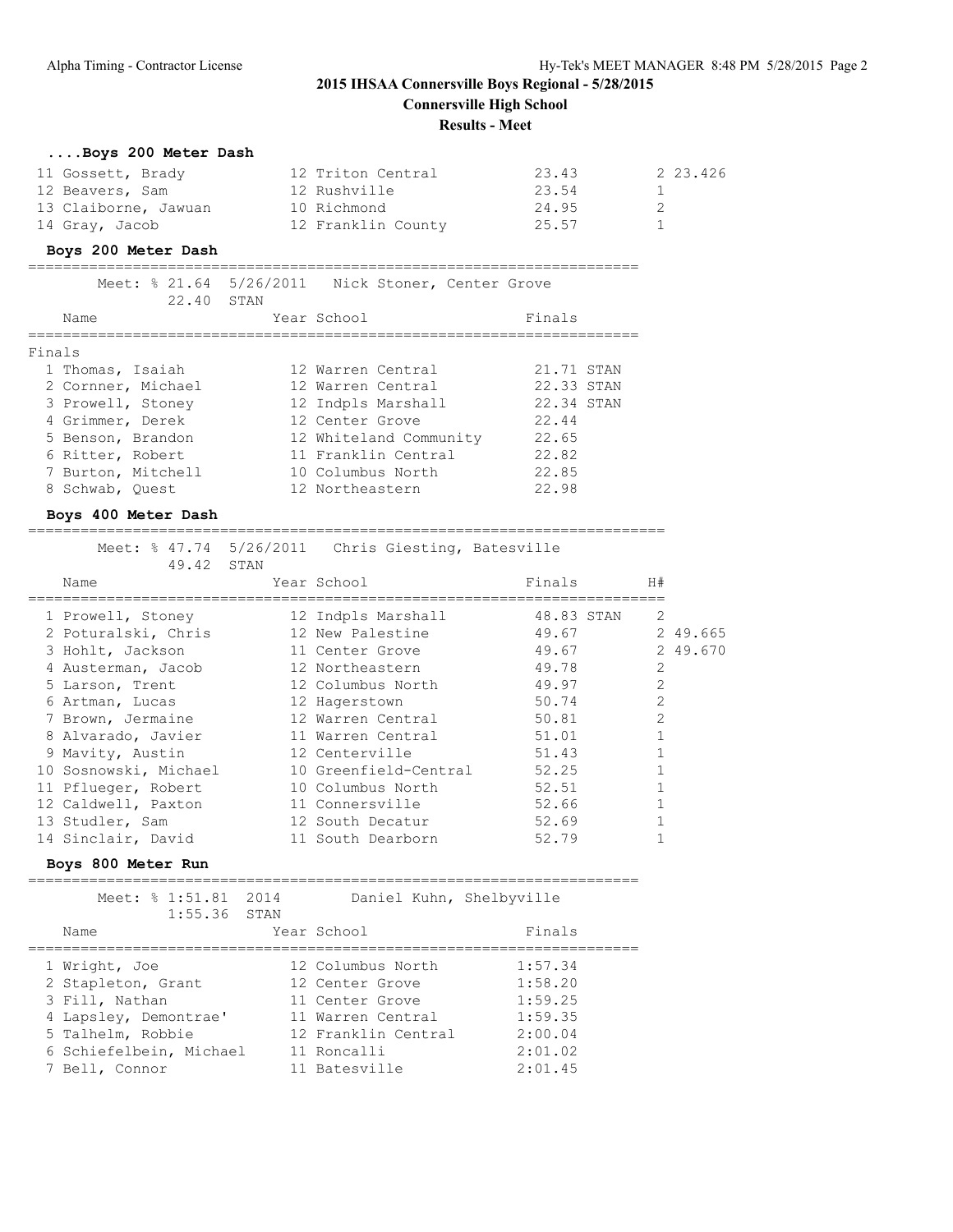## **....Boys 800 Meter Run**

| 8 Brenneke, Jack     | 11 Seton Catholic     | 2:01.59 |
|----------------------|-----------------------|---------|
| 9 Tucker, Luke       | 11 Franklin Community | 2:02.02 |
| 10 Schroeder, Greg   | 10 Oldenburg Academy  | 2:02.46 |
| 11 Felton, Evan      | 12 Union County       | 2:02.53 |
| 12 Wilson, Riley     | 11 New Palestine      | 2:03.00 |
| 13 LaFord, Jason     | 12 Greenfield-Central | 2:03.95 |
| 14 Stroud, Timothy   | 12 Richmond           | 2:05.46 |
| 15 Thompson, Chance  | 11 Warren Central     | 2:05.98 |
| 16 Gallegos, Claudio | 11 Rising Sun         | 2:06.76 |

#### **Boys 1600 Meter Run**

#### ======================================================================

| Meet: % 4:13.63 2007 | De'Sean Turner, Warren Central |         |
|----------------------|--------------------------------|---------|
| $4:16.50$ STAN       |                                |         |
| Name                 | Year School                    | Finals  |
|                      |                                |         |
| 1 O'Malley, Kyle     | 12 Franklin Central            | 4:26.14 |
| 2 Parrish, Michael   | 10 Franklin Central 4:26.92    |         |
| 3 Conners, Blaine    | 12 Franklin Community 4:27.14  |         |
| 4 Stamm, Jacob       | 11 Seton Catholic 4:29.44      |         |
| 5 Rankin, Ben        | 11 Columbus North 4:37.74      |         |
| 6 Bean, Paul         | 10 Columbus East 4:39.08       |         |
| 7 Veach, Hayden      | 11 Southwestern 4:39.74        |         |
| 8 Wicker, Breyden    | 11 Union County 4:40.57        |         |
| 9 Beatty, Gabe       | 09 Northeastern 4:44.33        |         |
| 10 Morris, Tyler     | 10 Greenfield-Central 4:44.50  |         |
| 11 Martini, Zach     | 10 Rising Sun                  | 4:45.62 |
| 12 Slater, Hunter    | 11 Greenwood Ch 4:45.99        |         |
| 13 Lowhorn, Tyler    | 11 Warren Central 4:46.33      |         |
| 14 Eckstein, Curt    | 10 Oldenburg Academy 4:46.69   |         |
| 15 Smith, Jason      | 12 Beech Grove                 | 4:47.51 |
| 16 Beach, Dustin     | 12 South Dearborn 4:56.83      |         |
|                      |                                |         |

### **Boys 3200 Meter Run**

| Meet: % 8:57.78 2004<br>$9:16.26$ STAN<br>Name | Christian Wagner, Columbus North<br>Year School | Finals   |
|------------------------------------------------|-------------------------------------------------|----------|
| 1 Ballard, Chase                               | 12 Columbus North                               | 9:26.41  |
| 2 Williams, Seth                               | 12 Columbus North 9:27.84                       |          |
| 3 Miller, Griffin                              | 12 Center Grove 9:29.75                         |          |
| 4 Eckstein, Curt                               | 10 Oldenburg Academy 9:37.84                    |          |
| 5 Campbell, Josh                               | 09 Franklin Community 9:59.96                   |          |
| 6 Bishop, Zachariah                            | 11 Greenfield-Central                           | 10:00.50 |
| 7 Lawson, Robby                                | 11 Franklin Central                             | 10:08.68 |
| 8 Stamm, Jacob                                 | 11 Seton Catholic                               | 10:09.85 |
| 9 Smith, Hunter                                | 11 Greenwood Community                          | 10:11.05 |
| 10 Yeend, Nick                                 | 10 Southwestern                                 | 10:19.28 |
| 11 Fledderman, Justin                          | 10 Oldenburg Academy                            | 10:32.91 |
| 12 Martini, Zach                               | 10 Rising Sun                                   | 10:34.80 |
| 13 Conners, Blaine                             | 12 Franklin Community                           | 10:35.60 |
| 14 Basile, Elijah                              | 10 Franklin Central                             | 10:41.05 |
| 15 Bledsoe, Mason                              | 10 Hagerstown                                   | 10:43.46 |
| 16 Osborne, Jevon                              | 10 Hagerstown                                   | 10:49.55 |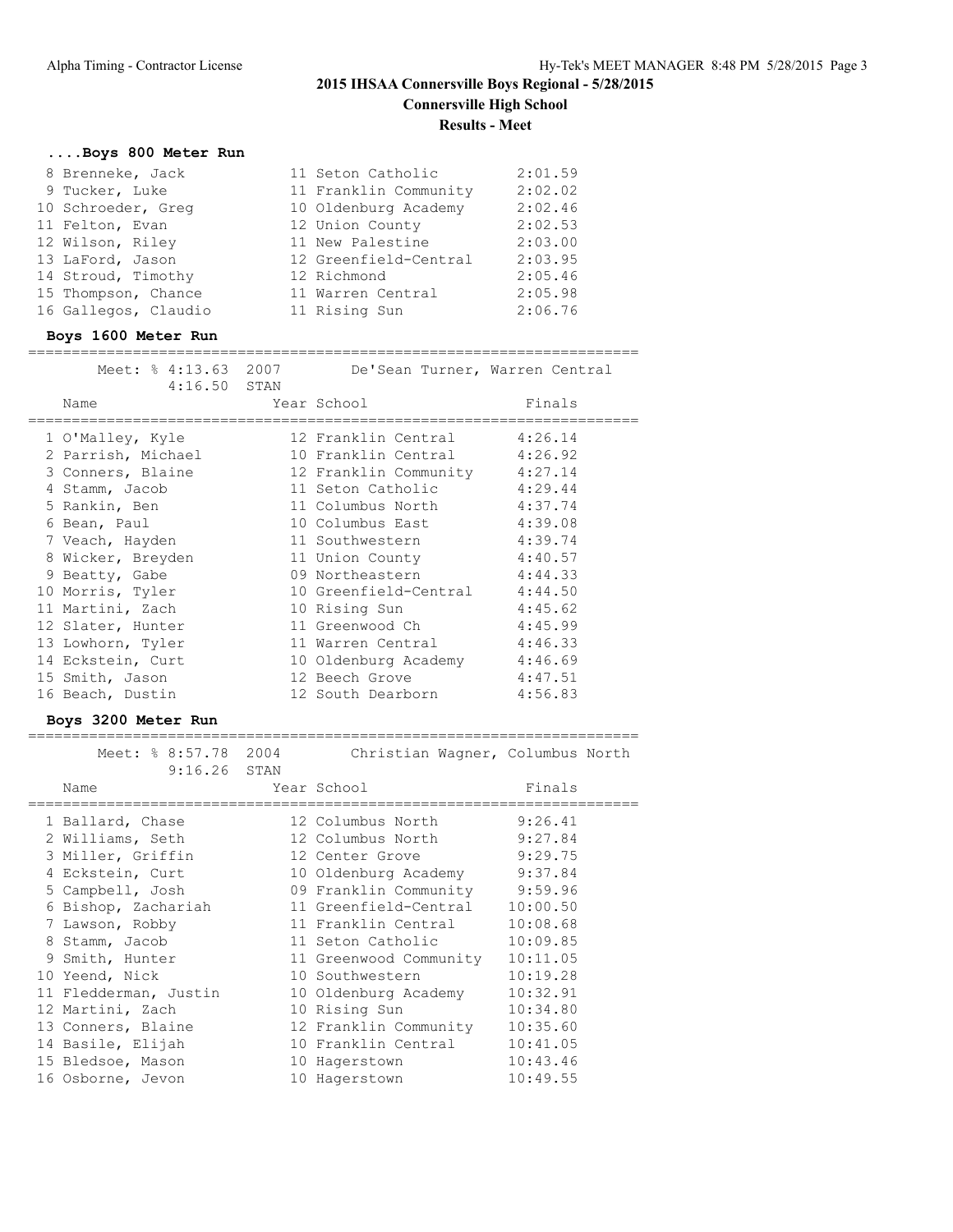**Boys 110 Meter Hurdles**

|        | Meet: % 14.01 2013                         |      | Justin Veteto, Center Grove               |                  |                               |
|--------|--------------------------------------------|------|-------------------------------------------|------------------|-------------------------------|
|        | 14.85                                      | STAN |                                           |                  |                               |
|        | Name                                       |      | Year School                               | Prelims          | H#                            |
|        | Preliminaries                              |      |                                           |                  |                               |
|        | 1 French, De'Shaun                         |      |                                           |                  |                               |
|        |                                            |      | 11 Shelbyville<br>12 Warren Central       | 14.87Q           | 1<br>2                        |
|        | 2 Montgomery, Glendon<br>3 Wallace, Kyiree |      | 11 Warren Central                         | 15.01Q<br>15.08Q | $\mathbf 1$                   |
|        |                                            |      | 12 Indian Creek                           | 15.09Q           | $\mathbf{2}$                  |
|        | 4 Cobb, Logan<br>5 Sheryak, Joseph         |      |                                           | 15.80q           | $\mathbf{2}$                  |
|        | 6 Rosemeyer, Douglas                       |      | 12 Greenwood Community<br>11 East Central | 15.84q           | 1                             |
|        |                                            |      | 10 Center Grove                           | 15.87q           | $\mathbf{2}$                  |
|        | 7 Hohlt, Trevor                            |      | 12 Greenfield-Central                     |                  | $\mathbf 1$                   |
|        | 8 Woodard, Joshua<br>9 Dillman, Brandon    |      | 12 Centerville                            | 15.88q<br>15.90  | $\overline{2}$                |
|        |                                            |      |                                           |                  |                               |
|        | 10 Moran, Blake                            |      | 11 Center Grove                           | 15.97            | $\mathbf 1$<br>$\overline{2}$ |
|        | 11 Heil, Peter                             |      | 12 Batesville                             | 15.99            | $\overline{2}$                |
|        | 12 Sparks, Kody                            |      | 12 Franklin County                        | 16.01            |                               |
|        | 13 Hallgarth, Jeremy                       |      | 12 Rushville                              | 16.20            | $\mathbf 1$                   |
|        | 14 Gonzalez, Colton                        |      | 12 Connersville                           | 16.75            | $\mathbf 1$                   |
|        | 15 Chohan, Aurinder                        |      | 11 Franklin Central                       | 16.87            | 1                             |
|        | 16 Gaddy, Alex                             |      | 10 Franklin Community                     | 18.32            | $\overline{2}$                |
|        | Boys 110 Meter Hurdles                     |      |                                           |                  |                               |
|        |                                            |      |                                           |                  |                               |
|        | Meet: % 14.01 2013<br>14.85                | STAN | Justin Veteto, Center Grove               |                  |                               |
|        | Name                                       |      | Year School                               | Finals           |                               |
|        |                                            |      |                                           |                  |                               |
| Finals |                                            |      |                                           |                  |                               |
|        | 1 French, De'Shaun                         |      | 11 Shelbyville                            | 14.45 STAN       |                               |
|        | 2 Cobb, Logan                              |      | 12 Indian Creek                           | 14.58 STAN       |                               |
|        | 3 Montgomery, Glendon                      |      | 12 Warren Central                         | 14.73 STAN       |                               |
|        | 4 Wallace, Kyiree                          |      | 11 Warren Central                         | 14.90            |                               |
|        | 5 Sheryak, Joseph                          |      | 12 Greenwood Community                    | 15.59            |                               |
|        | 6 Rosemeyer, Douglas                       |      | 11 East Central                           | 15.60            |                               |
|        | 7 Hohlt, Trevor                            |      | 10 Center Grove                           | 15.73            |                               |
|        | 8 Woodard, Joshua                          |      | 12 Greenfield-Central                     | 15.76            |                               |
|        |                                            |      |                                           |                  |                               |
|        | Boys 300 Meter Hurdles                     |      |                                           |                  |                               |
|        | Meet: % 37.23                              | 2008 | D'Jaun Richardson, Warren Central         |                  |                               |
|        | 38.78                                      | STAN |                                           |                  |                               |
|        | Name                                       |      | Year School                               | Finals           | H#                            |
|        | 1 Montgomery, Glendon                      |      | 12 Warren Central                         | 38.69 STAN       | 2                             |
|        | 2 Heil, Peter                              |      | 12 Batesville                             | 39.55            | 2                             |
|        |                                            |      | 11 Warren Central                         | 39.61            | 2                             |
|        | 3 Wallace, Kyiree<br>4 Hohlt, Trevor       |      | 10 Center Grove                           | 39.64            | $\overline{2}$                |
|        |                                            |      |                                           |                  | 1                             |
|        | 5 Sheryak, Joseph<br>6 Otley, Nat          |      | 12 Greenwood Community<br>12 Roncalli     | 40.26<br>40.40   | 2                             |
|        | 7 Hallgarth, Jeremy                        |      | 12 Rushville                              | 40.65            | $\mathbf{2}$                  |
|        | 8 French, De'Shaun                         |      | 11 Shelbyville                            | 41.04            | 1                             |
|        |                                            |      |                                           |                  |                               |

 9 Zehner, Kyle 12 New Palestine 41.27 1 10 Heist, Tanner 11 Lawrenceburg 10 41.48 1 11 Wilkins, Raekwon 10 Franklin Central 41.54 1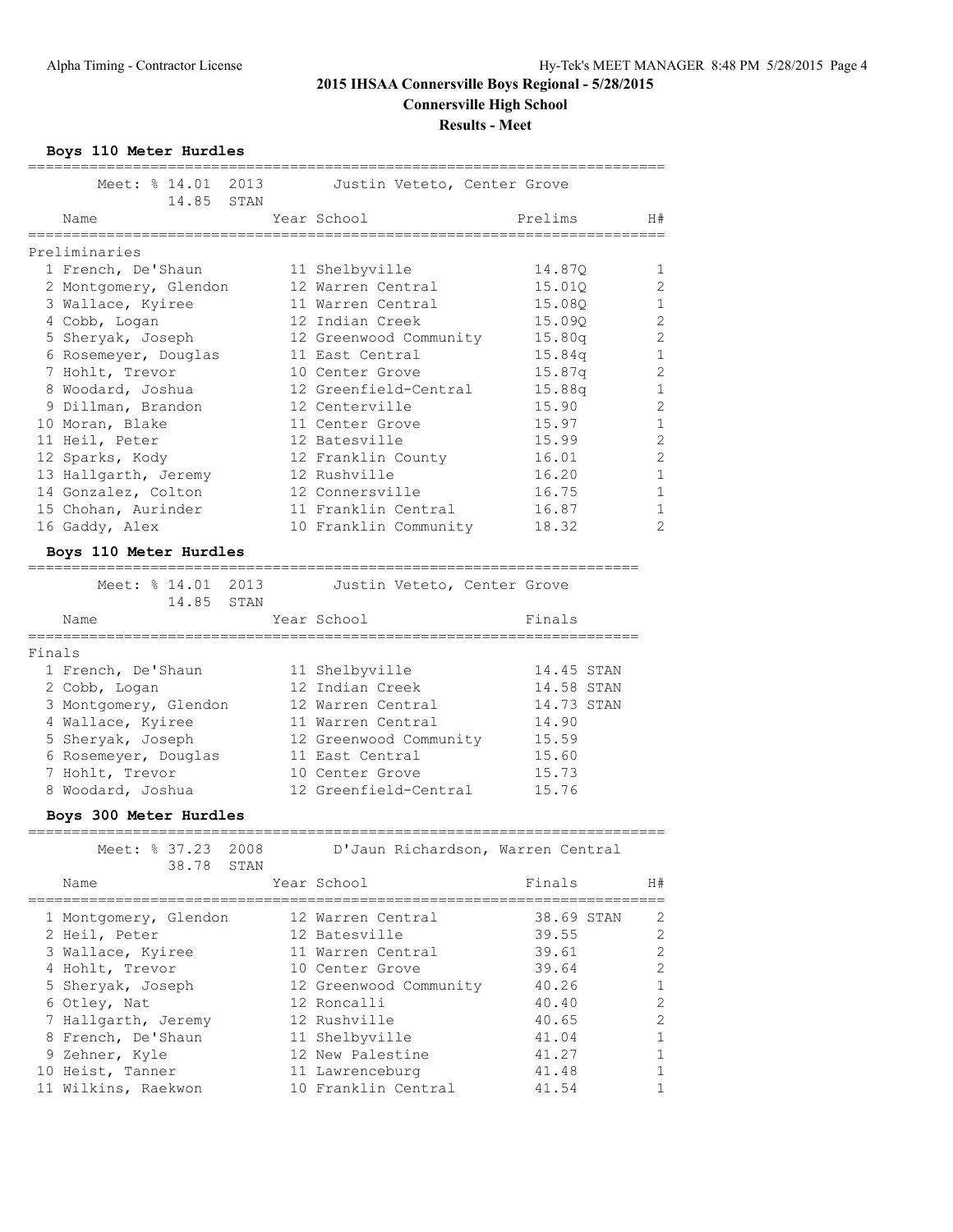#### **Results - Meet**

## **....Boys 300 Meter Hurdles**

| 12 Gonzalez, Colton   | 12 Connersville | 41.67 | 2            |
|-----------------------|-----------------|-------|--------------|
| 13 Hankins, Dillon    | 11 Morristown   | 41.71 | 2            |
| 14 Dillman, Brandon   | 12 Centerville  | 42.09 | $\mathbf{1}$ |
| 15 Kronemberg, Thiago | 11 Jac-Cen-Del  | 42.37 | $\mathbf{1}$ |
| 16 Brand, Nick        | 12 Waldron      | 42.69 | 1            |

#### **Boys 4x100 Meter Relay** =========================================================================

| Meet: % 42.05                                   | 2005<br>d Richardson, J Hodges, M Malone, D Pipkin | Warren Central                              |            |                |
|-------------------------------------------------|----------------------------------------------------|---------------------------------------------|------------|----------------|
| 42.65                                           | STAN                                               |                                             |            |                |
| School                                          |                                                    |                                             | Finals     | H#             |
| 1 Warren Central                                |                                                    |                                             | 42.02%STAN | 2              |
| 1) Price, Ishmael 12                            |                                                    | 2) Cornner, Michael 12                      |            |                |
| 3) Rivers, Darien 10                            |                                                    | 4) Thomas, Isaiah 12                        |            |                |
| 2 Center Grove                                  |                                                    |                                             | 42.31 STAN | $\overline{c}$ |
| 1) Grimmer, Derek 12                            |                                                    | 2) Mason, Grant 10                          |            |                |
| 3) Smith, Zak 11                                |                                                    | 4) McCoy, Titus 10                          |            |                |
| 3 Franklin Central                              |                                                    |                                             | 42.69      | 2              |
| 1) Padgett, Travon 11                           |                                                    | 2) Austin, Aaron 12                         |            |                |
| 3) Ritter, Robert 11                            |                                                    | 4) DeRidder, Andrew 11                      |            |                |
| 4 Whiteland Community                           |                                                    |                                             | 43.33      | 2              |
| 1) Benson, Brandon 12                           |                                                    | 2) Ogega, Djimmon 10                        |            |                |
| 3) Patterson, Brandon 11                        |                                                    | 4) Walters, Jacob 11                        |            |                |
| 5 Franklin County                               |                                                    |                                             | 44.03      | 2              |
| 1) Gabbard, Alex 10                             |                                                    | 2) Gray, Jacob 12                           |            |                |
| 3) Orschell, Mitchell 09                        |                                                    | 4) Perleberg, Joe 12                        |            | 2              |
| 6 Batesville<br>1) Ayette, Tanner 10            |                                                    |                                             | 44.36      |                |
| 3) Koehne, Jacob 11                             |                                                    | 2) Yorn, Garrett 12<br>4) Tunny, Michael 12 |            |                |
| 7 Roncalli                                      |                                                    |                                             | 44.58      | 1              |
| 1) Saylor, Justin 11                            |                                                    | 2) Bowling, Caleb 11                        |            |                |
| 3) Cunningham, Kurt 10                          |                                                    | 4) Newett, Ethan 09                         |            |                |
| 8 Beech Grove                                   |                                                    |                                             | 44.89      | $\overline{c}$ |
| 1) Ballinger, Walter 10                         |                                                    | 2) Murkison, Kendall 10                     |            |                |
| 3) Patel, Shyam 12                              |                                                    | 4) Wilson, Seth 09                          |            |                |
| 9 Columbus East                                 |                                                    |                                             | 45.15      | 1              |
| 1) Wilson, Cam 10                               |                                                    | 2) Edwards, Josiah 11                       |            |                |
| 3) Groover, Jason 11                            |                                                    | 4) Hogan, Jamon 09                          |            |                |
| 10 South Decatur                                |                                                    |                                             | 45.22      | 1              |
| 1) Benge, Nick 10                               |                                                    | 2) Campos, Josh 12                          |            |                |
| 3) Canady, Randall 12                           |                                                    | 4) Studler, Sam 12                          |            |                |
| 11 Indian Creek                                 |                                                    |                                             | 45.66      | 1              |
| 1) Abel, Tim 10                                 |                                                    | 2) Brown, Nic 12                            |            |                |
| 3) Cobb, Logan 12                               |                                                    | 4) Hogue, Bryce 10                          |            |                |
| 12 East Central                                 |                                                    |                                             | 45.66      | 1              |
| 1) Stone, Justin 12                             |                                                    | 2) Cole, Jonathan 11                        |            |                |
| 3) Dole, Nathan 11                              |                                                    | 4) Ward, Seth 09                            |            |                |
| 13 Rushville Consolidated                       |                                                    |                                             | 46.03      | $\mathbf{1}$   |
| 1) Beavers, Sam 12                              |                                                    | 2) Sheehan, Ike 10                          |            |                |
| 3) Yager, Keith 10                              |                                                    | 4) Kemp, Taylor 10                          |            |                |
| 14 Union County                                 |                                                    |                                             | 46.04      | 1              |
| 1) Beasley, Justin 09<br>3) Lugo Lora, Bryan 12 |                                                    | 2) Bentley, Isaac 10<br>4) Haas, Luke 09    |            |                |
|                                                 |                                                    |                                             |            |                |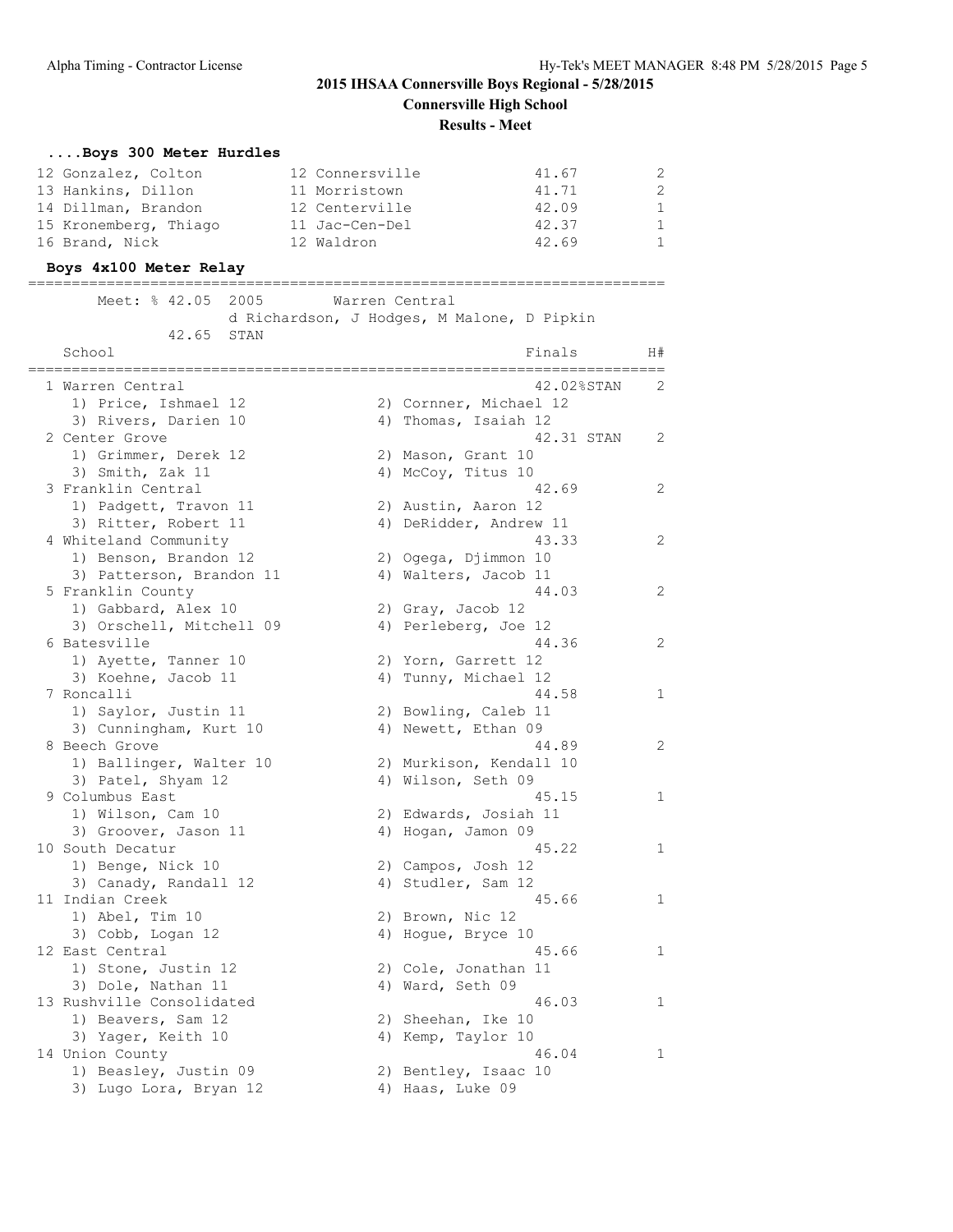**Connersville High School**

#### **Results - Meet**

### **....Boys 4x100 Meter Relay**

|  | -- Indianapolis Howe Community |      |  |
|--|--------------------------------|------|--|
|  | 1) McGaw, Jerron 12            | 2) H |  |
|  | 3) Johnson, Justin 09          | 4) F |  |

 $DQ$  2 2) Henderson, Dontae 10<br>4) Phelps, Tyrell 10

#### **Boys 4x400 Meter Relay**

========================================================================= Meet: % 3:19.17 2007 Franklin Central J Mitchell, D Willis, M Dunten, A Scott 3:21.06 STAN School and H#  $\overline{F}$  and  $\overline{F}$  and  $\overline{F}$  and  $\overline{F}$  and  $\overline{F}$  and  $\overline{F}$  and  $\overline{F}$  and  $\overline{F}$  and  $\overline{F}$  and  $\overline{F}$  and  $\overline{F}$  and  $\overline{F}$  and  $\overline{F}$  and  $\overline{F}$  and  $\overline{F}$  and  $\overline{F}$  and ========================================================================= 1 Center Grove 3:19.65 STAN 2 1) Smith, Zak 11 2) Hohlt, Jackson 11 3) Hart, Zach 12 4) Hohlt, Trevor 10 2 Warren Central 3:21.97 2 1) Montgomery, Glendon 12 2) Brown, Jermaine 12 3) Cornner, Michael 12 4) Alvarado, Javier 11 3 Whiteland Community 3:26.06 2 1) Benson, Brandon 12 2) Cloud, Shaw 11 3) Ogega, Djimmon 10 10 4) Walters, Jacob 11 4 East Central 3:27.60 2 1) Alig, Andrew 11 2) Stone, Justin 12 3) Fox, Kurtis 11 (4) Hartman, Aaron 11 5 Batesville 2 and 2012 12:28:36 1) Ayette, Tanner 10 and 2) Koehne, Jacob 11 3) Tunny, Michael 12 (4) Yorn, Garrett 12 6 Beech Grove 3:28.59 1 1) Ramsey, Tyler 10 2) LeClerc, Baptiste 12 3) Smith, Jason 12 4) Wilson, Seth 09 7 Rushville Consolidated 1 and 1 3:28.71 1 1 1) Beavers, Sam 12 2) Keim, Zach 12 3) Hallgarth, Jeremy 12 (4) Hodge, Josh 10 8 Franklin Central 2012 12:28.85 2 1) Austin, Aaron 12 2) Ritter, Robert 11 3) Talhelm, Robbie 12 (4) O'Malley, Kyle 12 9 New Palestine 3:28.89 2 1) Brickens, Adam 10 2) Wilson, Riley 11 3) Zehner, Kyle 12 4) Poturalski, Chris 12 10 Roncalli 3:29.02 2 1) Otley, Michael 10 2) Bowling, Caleb 11 3) Otley, Nat 12 4) Schiefelbein, Michael 11 11 Columbus North 3:29.69 1 1) Ng, Andrew 12 2) Pflueger, Robert 10 3) Larson, Trent 12 4) Wright, Joe 12 12 Columbus East 12 Columbus East 1 1) Thompson, Chase 12 2) O'Neal, T.C. 10 3) O'Neal, Steven 11 (4) Pettit, Caleb 09 13 Greenfield-Central 3:33.16 1 1) LaFord, Jason 12 2) Jenkins, Codey 12 3) Sosnowski, Michael 10 (4) Herald, Austin 10 14 Centerville 2012 12:36.33 1 1) Burelison, Mitchell 12 2) Dillman, Brandon 12 3) Mavity, Austin 12 (4) Odom, Dillon 12 15 South Decatur 3:38.09 1 1) Campos, Josh 12 2) Canady, Randall 12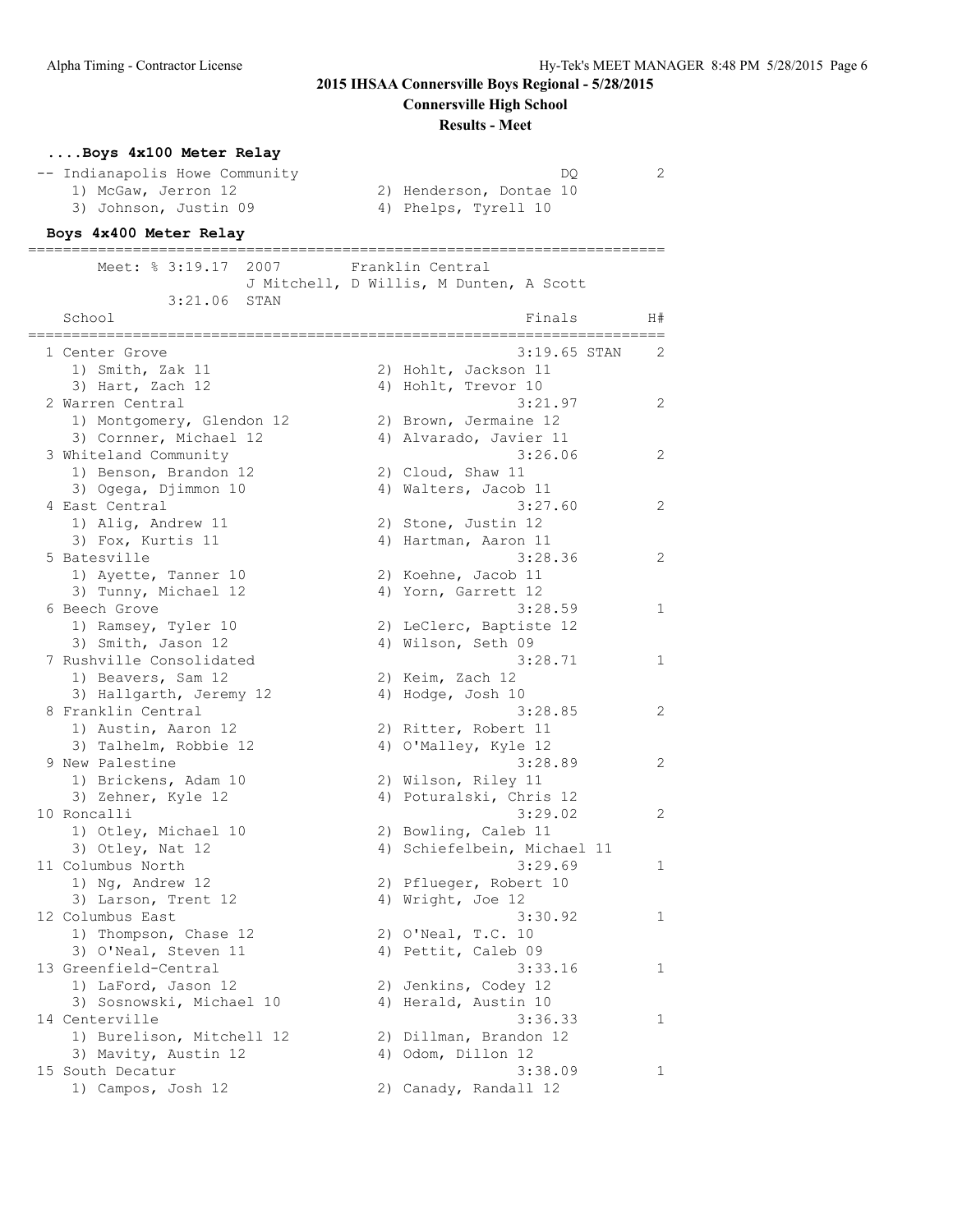**Connersville High School**

#### **Results - Meet**

## **....Boys 4x400 Meter Relay**

| 3) Cowins, Dylan 10    | 4) Studler, Sam 12    |  |
|------------------------|-----------------------|--|
| 16 Connersville        | 3:43.73               |  |
| 1) Caldwell, Paxton 11 | 2) Stamm, Andrew 11   |  |
| 3) Gonzalez, Colton 12 | 4) Musselman, Toby 11 |  |

#### **Boys 4x800 Meter Relay**

========================================================================= Meet: % 7:53.43 5/26/2011 Columbus North, Columbus Nor C Kelsey, A Beiriger, G Ocasio, A Diehn 7:56.23 STAN

| School                    | Finals                    | H#           |
|---------------------------|---------------------------|--------------|
| 1 Warren Central          | 8:01.88                   | 2            |
| 1) Brown, Shane 11        | 2) Ingram, Lawrence 12    |              |
| 3) Johnson, Jhamyr 11     | 4) Lapsley, Demontrae' 11 |              |
| 2 Center Grove            | 8:06.93                   | 2            |
| 1) Rhoten, Noah 10        | 2) Fill, Nathan 11        |              |
| 3) Stapleton, Grant 12    | 4) Jones, Christopher 09  |              |
| 3 Greenfield-Central      | 8:09.36                   | 2            |
| 1) Bishop, Zachariah 11   | 2) Brand, Nathan 09       |              |
| 3) Fletcher, Syrus 12     | 4) LaFord, Jason 12       |              |
| 4 Columbus North          | 8:15.96                   | 2            |
| 1) Porter, Ben 12         | 2) Meyer, Eddie 12        |              |
| 3) Steward, Chandler 11   | 4) Newland, Kyle 12       |              |
| 5 Franklin Community      | 8:16.98                   | 2            |
| 1) Campbell, Josh 09      | 2) McGaha, Chandler 10    |              |
| 3) Ellis, Ross 10         | 4) Tucker, Luke 11        |              |
| 6 Oldenburg Academy       | 8:20.25                   | 2            |
| 1) Hasselbring, Jared 10  | 2) Eckstein, Curt 10      |              |
| 3) Fledderman, Justin 10  | 4) Schroeder, Greg 10     |              |
| 7 Franklin Central        | 8:24.64                   | 2            |
| 1) Hassinger, Collin 11   | 2) Lawson, Robby 11       |              |
| 3) McCann, Kyle 10        | 4) Perry, Trey 10         |              |
| 8 Greenwood Community     | 8:28.93                   | 1            |
| 1) Smith, Hunter 11       | 2) McMahon, Bailey 09     |              |
| 3) Oskins, Lucas 10       | 4) Terhune, Conner 09     |              |
| 9 Whiteland Community     | 8:28.98                   | 2            |
| 1) Canary, Jared 11       | 2) Long, Landry 12        |              |
| 3) Merritt, Josh 12       | 4) Williams, Jared 11     |              |
| 10 Hagerstown             | 8:30.79                   | $\mathbf{1}$ |
| 1) Osborne, Jevon 10      | 2) Bledsoe, Mason 10      |              |
| 3) Hicks, Alec 10         | 4) Ritter, Mathias 12     |              |
| 11 Connersville           | 8:36.82                   | 1            |
| 1) Sherwood, Noah 11      | 2) Flowers, Terry 11      |              |
| 3) Keaffaber, Stephen 11  | 4) Musselman, Toby 11     |              |
| 12 East Central           | 8:37.03                   | 1            |
| 1) Alig, Andrew 11        | 2) Pruitt, Alexander 10   |              |
| 3) Roepke, Shay 12        | 4) Ruhe, Zachary 12       |              |
| 13 Roncalli               | 8:42.82                   | 1            |
| 1) Shanahan, Nolan 11     | 2) Smock, Luke 10         |              |
| 3) Lyngh, Myles 09        | 4) O'Brien, Neil 10       |              |
| 14 Batesville             | 8:43.24                   | 1            |
| 1) Gowdy, Quinten 09      | 2) Moster, Caleb 10       |              |
| 3) Nuhring, Cole 12       | 4) Lehman, Calvin 12      |              |
| 15 Rushville Consolidated | 8:54.25                   | 1            |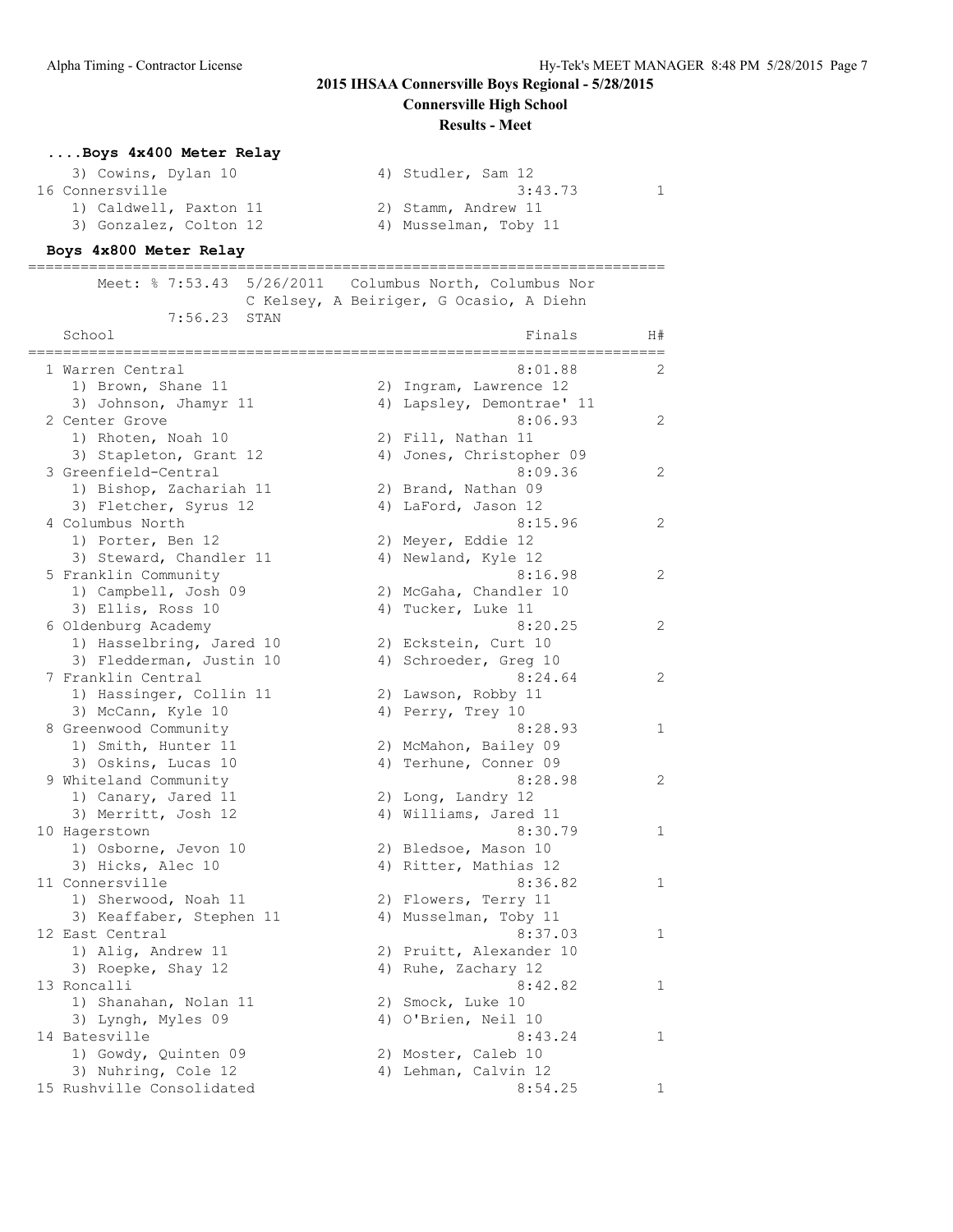**Results - Meet**

## **....Boys 4x800 Meter Relay**

| 1) Schombert, Luke 10 | 2) Duffy, Patrick 12 |  |
|-----------------------|----------------------|--|
| 3) Hodge, Josh 10     | 4) Sheehan, Luke 12  |  |
| 16 South Decatur      | 9:03.93              |  |
| 1) Malott, Brandon 10 | 2) Clark, Justyn 11  |  |
| 3) Cowins, Dylan 10   | 4) Grissom, Nick 12  |  |

#### **Boys High Jump** ======================================================================

| $6 - 04.00$ STAN                                                                                                                                                                                                                                                                                                   | Meet: % 6-11 1992 David Hurt, Shelbyville                                                                                                                                                                                                                                  |                  |
|--------------------------------------------------------------------------------------------------------------------------------------------------------------------------------------------------------------------------------------------------------------------------------------------------------------------|----------------------------------------------------------------------------------------------------------------------------------------------------------------------------------------------------------------------------------------------------------------------------|------------------|
| Name                                                                                                                                                                                                                                                                                                               | Year School                                                                                                                                                                                                                                                                | Finals           |
| 1 Dennis, Jerrell                                                                                                                                                                                                                                                                                                  | 12 Warren Central<br>5-08.00 5-10.00 6-00.00 6-01.00 6-02.00 6-03.00 6-04.00 6-09.00<br>P P P P O P XXO XXX                                                                                                                                                                | $6 - 04.00$ STAN |
| 2 Settles, Blake 11 Franklin Central 6-02.00<br>$\circ$                                                                                                                                                                                                                                                            | 5-08.00 5-10.00 6-00.00 6-01.00 6-02.00 6-03.00<br>O O O XO XXX                                                                                                                                                                                                            |                  |
| 3 Reynolds, Brayden 11 Franklin Central J6-02.00                                                                                                                                                                                                                                                                   | 5-08.00 5-10.00 6-00.00 6-01.00 6-02.00 6-03.00<br>$\begin{matrix} \mathsf{O} \qquad \qquad & \mathsf{O} \qquad \qquad & \mathsf{X}\mathsf{O} \qquad \qquad & \mathsf{O} \qquad \qquad & \mathsf{X}\mathsf{O} \qquad \qquad & \mathsf{X}\mathsf{X}\mathsf{X} \end{matrix}$ |                  |
| 4 Heist, Tanner 11 Lawrenceburg<br>5-08.00 5-10.00 6-00.00 6-01.00 6-02.00<br>$\begin{matrix}0\\ 0\\ \end{matrix} \qquad \qquad \begin{matrix}0\\ \end{matrix} \qquad \qquad \begin{matrix}XX\,0\\ \end{matrix} \qquad \qquad \begin{matrix}XX\,0\\ \end{matrix} \qquad \qquad \begin{matrix}XX\,X\\ \end{matrix}$ |                                                                                                                                                                                                                                                                            | $6 - 01.00$      |
| 5 Edwards, Josiah<br>5-08.00 5-10.00 6-00.00 6-01.00 6-02.00<br>XO XXO XXO XXX<br>XO                                                                                                                                                                                                                               | 11 Columbus East J6-01.00                                                                                                                                                                                                                                                  |                  |
| 6 Shackelford, Steffen 10 Southwestern<br>$5-08.00$ $5-10.00$ $6-00.00$ $6-01.00$<br>0 0 0 XXX                                                                                                                                                                                                                     |                                                                                                                                                                                                                                                                            | $6 - 00.00$      |
| 6 Jackson, Antoyne<br>5-08.00 5-10.00 6-00.00 6-01.00<br>P O O XXX                                                                                                                                                                                                                                                 | 11 Warren Central                                                                                                                                                                                                                                                          | $6 - 00.00$      |
| 8 O'Neal, T.C.<br>$5 - 08.00$ $5 - 10.00$ $6 - 00.00$<br>O O XXX                                                                                                                                                                                                                                                   | 10 Columbus East                                                                                                                                                                                                                                                           | $5 - 10.00$      |
| 8 Ralph, Tristin<br>$5 - 08.00$ $5 - 10.00$ $6 - 00.00$<br>O O XXX                                                                                                                                                                                                                                                 | 11 South Decatur                                                                                                                                                                                                                                                           | $5 - 10.00$      |
| 8 Sullenberger, Mason<br>$5 - 08.00$ $5 - 10.00$ $6 - 00.00$<br>O O XXX                                                                                                                                                                                                                                            | 10 Connersville                                                                                                                                                                                                                                                            | $5 - 10.00$      |
| 11 Goines, Christian<br>$5 - 08.00$ $5 - 10.00$ $6 - 00.00$<br>XO XXO XXX                                                                                                                                                                                                                                          | 10 Center Grove                                                                                                                                                                                                                                                            | $J5 - 10.00$     |
| 12 Martin, Chandler<br>$5 - 08.00$ $5 - 10.00$<br>$\Omega$ XXX                                                                                                                                                                                                                                                     | 10 Shelbyville                                                                                                                                                                                                                                                             | $5 - 08.00$      |
| 13 Tunny, Timothy<br>$5 - 08.00$ $5 - 10.00$<br>XO<br><b>XXX</b>                                                                                                                                                                                                                                                   | 11 Batesville                                                                                                                                                                                                                                                              | $J5 - 08.00$     |
| 14 Humphrey, Marquis<br>$5 - 08.00$ $5 - 10.00$<br>XXO<br>XXX                                                                                                                                                                                                                                                      | 10 Baptist Academy J5-08.00                                                                                                                                                                                                                                                |                  |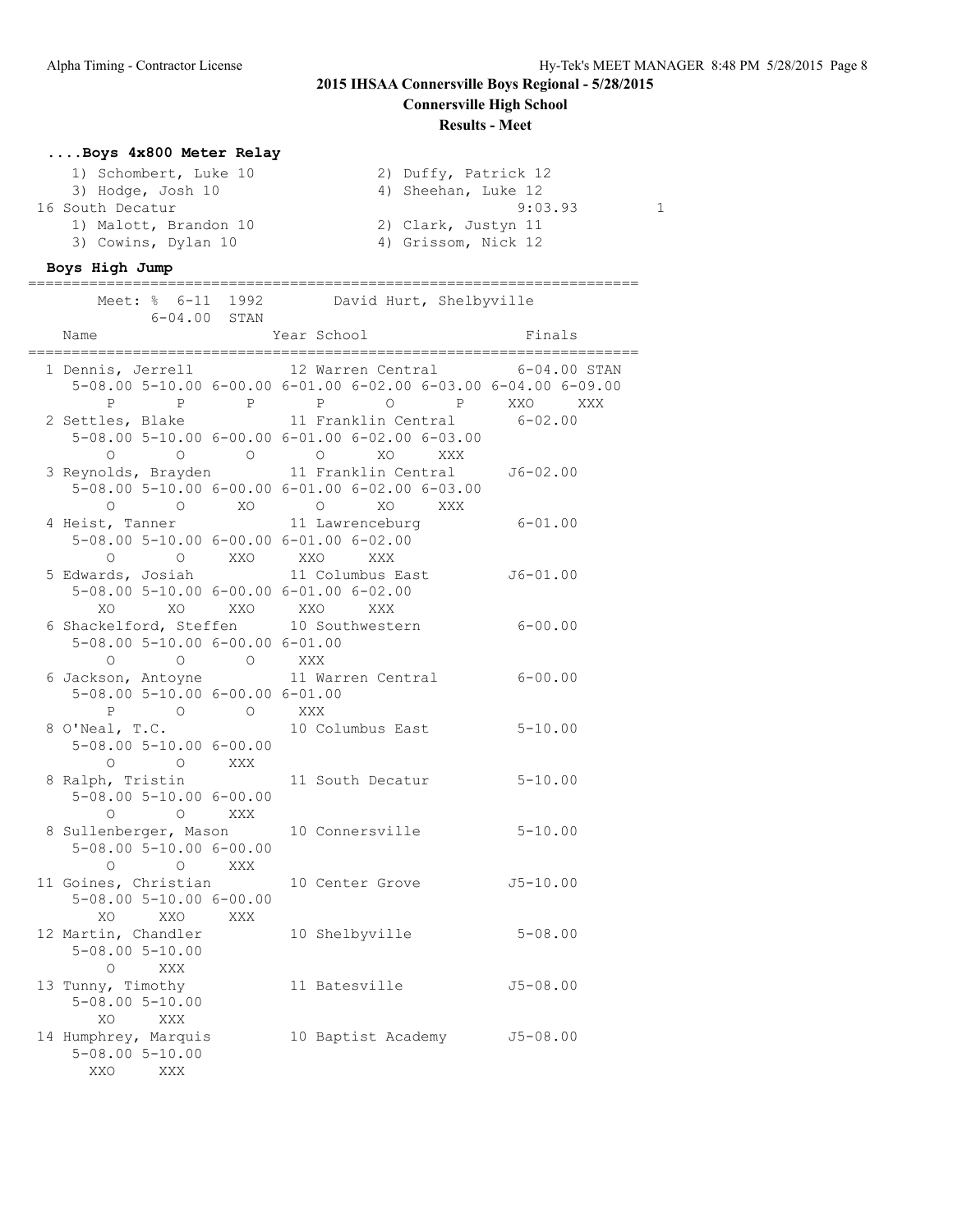**Connersville High School**

**Results - Meet**

#### **....Boys High Jump**

| -- Yager, Keith<br>$5 - 08.00$ | 10 Rushville    | ΝH |  |
|--------------------------------|-----------------|----|--|
| XXX                            |                 |    |  |
| -- Beasley, Justin             | 09 Union County | NΗ |  |
| $5 - 08.00$                    |                 |    |  |
| XXX                            |                 |    |  |
| Boys Pole Vault                |                 |    |  |

#### ====================================================================== Meet: % 15-09 5/26/2011 Terry Batemon, Warren Centr 14-04.00 STAN Name Year School Finals ====================================================================== 1 Keim, Zach 12 Rushville 14-04.00 STAN 10-10.00 11-04.00 11-10.00 12-04.00 12-10.00 13-01.00 13-04.00 13-07.00 13-10.00 14-01.00 14-04.00 15-01.00 P P P P P O O O O P O 2 Corn, Nathan 11 East Central 13-07.00 10-10.00 11-04.00 11-10.00 12-04.00 12-10.00 13-01.00 13-04.00 13-07.00 13-10.00 P P P O O O O O XXX 3 Ballain, Jacob 10 Whiteland Community 13-01.00 10-10.00 11-04.00 11-10.00 12-04.00 12-10.00 13-01.00 13-04.00 P P P XXO XXO O XXX 4 Hall, Josh 10 Center Grove 12-10.00 10-10.00 11-04.00 11-10.00 12-04.00 12-10.00 13-01.00 P XO O O O XXX 5 Humbert, Dakota 10 Franklin County 12-04.00 10-10.00 11-04.00 11-10.00 12-04.00 12-10.00 XXO O XO O XXX 6 Maness, Elijah 12 Indian Creek J12-04.00 10-10.00 11-04.00 11-10.00 12-04.00 12-10.00 P P O XO XXX 7 Seals, Jon 12 Rushville 11-10.00 10-10.00 11-04.00 11-10.00 12-04.00 O O O XXX 8 Buffo, Matt 12 Columbus East J11-10.00 10-10.00 11-04.00 11-10.00 12-04.00 O XO O XXX 8 Fuchs, Caleb 12 Shelbyville 511-10.00 10-10.00 11-04.00 11-10.00 12-04.00 O XO O XXX 10 Rosemeyer, Douglas 11 East Central 11-04.00 10-10.00 11-04.00 11-10.00 P O XXX 10 Keener, Jacob 11 Greenfield-Central 11-04.00 10-10.00 11-04.00 11-10.00 O O XXX 10 Takahashi, Yudai 11 South Dearborn 11-04.00 10-10.00 11-04.00 11-10.00 P O XXX 13 Utterback, Payton 10 Franklin Community J11-04.00 10-10.00 11-04.00 11-10.00 XXO XO XXX -- Pruit, Trent 11 Warren Central NH 10-10.00

XXX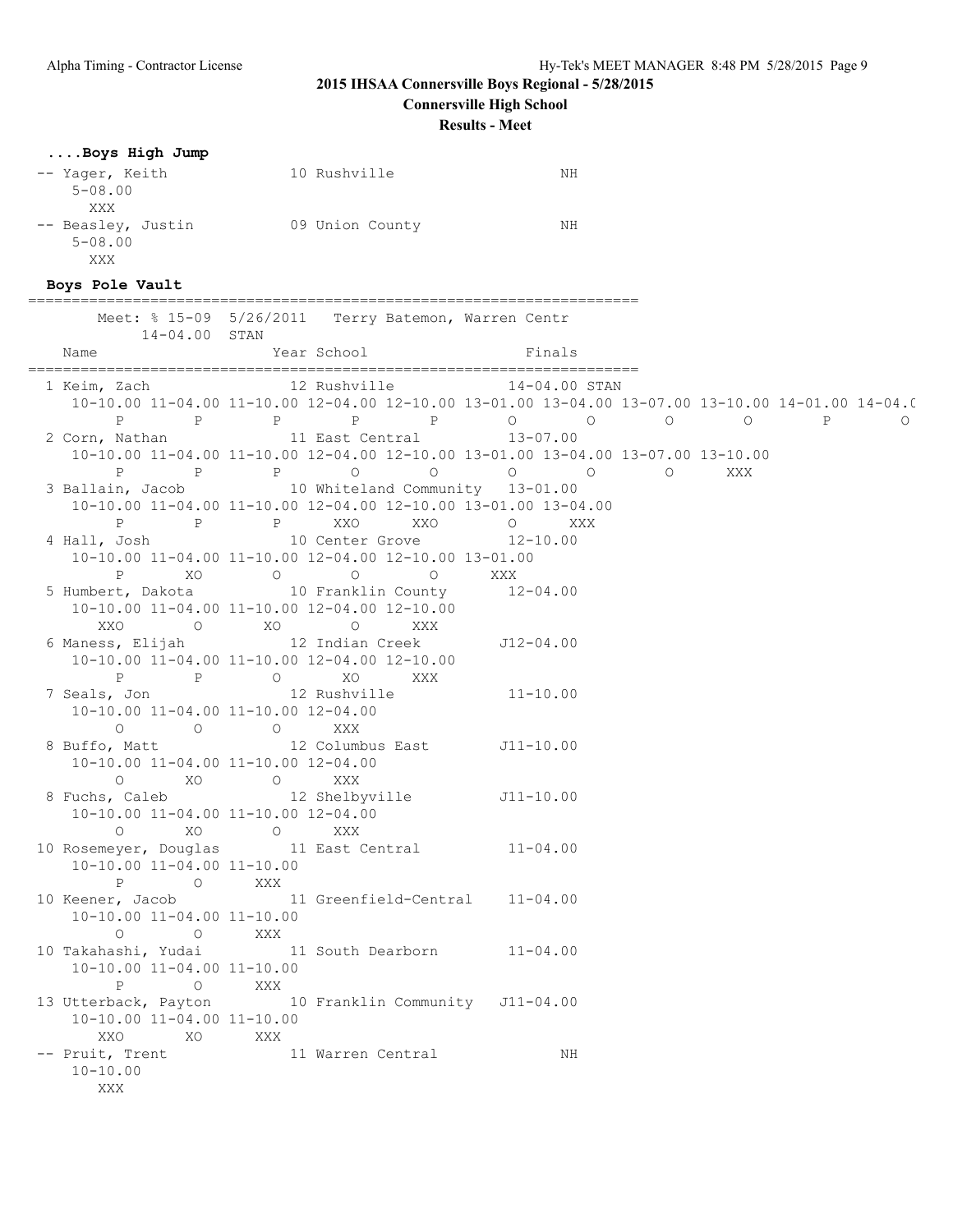**Connersville High School**

**Results - Meet**

## **....Boys Pole Vault**

| -- Ratliff, Bryce     | 10 Greenfield-Central | NΗ |
|-----------------------|-----------------------|----|
| $10 - 10.00$          |                       |    |
| XXX                   |                       |    |
| -- Keaffaber, Stephen | 11 Connersville       | ΝH |
| $10 - 10.00$          |                       |    |
| XXX                   |                       |    |
| -- Hughes, Todd       | 10 Shelbyville        | NΗ |
| $10 - 10.00$          |                       |    |
| XXX                   |                       |    |

#### **Boys Long Jump**

## ====================================================================== Meet: % 23-06 2004 Tyler Skelton, Center Grove

| 22-02.50 STAN                       |                                                                                           |  |
|-------------------------------------|-------------------------------------------------------------------------------------------|--|
| Name                                | Year School Finals                                                                        |  |
|                                     | 1 Burton, Mitchell 10 Columbus North 21-06.75                                             |  |
|                                     | 20-09.75 21-06.75 20-10 21-01 2-10.25 21-01.25                                            |  |
|                                     | 2 Price, Ishmael 12 Warren Central 21-06.50                                               |  |
|                                     | 19-04.50 19-07.25 20-08.25 20-09.25 21-06.50 21-00                                        |  |
|                                     | 3 Saylor, Justin 11 Roncalli 21-04.75                                                     |  |
|                                     | 20-01.50 19-07 20-05.25 20-05.75 21-04.75 21-00                                           |  |
|                                     | 4 Abel, Tim 10 Indian Creek 20-06.50<br>20-06.50 20-04 19-10.75 20-02 20-04.50 7-11.25    |  |
|                                     |                                                                                           |  |
|                                     | 5 McGaw, Jerron 12 Indpls Howe 20-06.00<br>18-11.25 FOUL 20-06 19-11.75 20-05.75 20-02.50 |  |
|                                     |                                                                                           |  |
|                                     | 6 Sparks, Kody 12 Franklin County 20-04.25                                                |  |
|                                     | 19-09.25 20-04.25 17-05.25 17-06 17-04.50 18-04                                           |  |
|                                     | 7 Algee, Alex 11 Columbus North 20-00.25<br>20-00.25 19-08.50 FOUL 18-09.75 18-10.50 FOUL |  |
|                                     |                                                                                           |  |
|                                     | 8 Dennis, Jerrell 12 Warren Central 19-07.50                                              |  |
|                                     | 19-02.75 13-10.50 19-07.50 19-02 18-07.25 19-02.75                                        |  |
|                                     | 9 Orschell, Mitchell (09 Franklin County 19-05.25)                                        |  |
|                                     | 19-05.25 18-10 18-05.25 18-04.75 19-00.50 18-09.75                                        |  |
|                                     | 10 Bentley, Isaac 10 Union County 19-03.75<br>18-03.75 18-02 19-03.75                     |  |
|                                     |                                                                                           |  |
|                                     | 11 Richardson, Lamonte 11 Beech Grove 19-02.50                                            |  |
| 19-02.50 FOUL 18-10.50              |                                                                                           |  |
|                                     | 12 O'Neal, Steven 11 Columbus East 19-02.25                                               |  |
| 19-02.25 17-10 18-08                |                                                                                           |  |
|                                     | 13 Hartman, Aaron 11 East Central 18-05.25                                                |  |
| $18 - 00.25$ $18 - 05.25$ $18 - 01$ |                                                                                           |  |

## **Boys Shot Put**

| Meet: % 64-08<br>54-11.00 STAN        | 2007 | Ben Stephen, Union County                       |                   |
|---------------------------------------|------|-------------------------------------------------|-------------------|
| Name                                  |      | Year School                                     | Finals            |
| 1 Trawick, Nathon                     |      | 12 Richmond                                     | $61 - 00.00$ STAN |
|                                       |      | 54-00 59-02.50 59-06.50 FOUL 61-00 61-00        |                   |
| 2 Myers, Rhett                        |      | 11 Columbus East                                | 55-05.50 STAN     |
|                                       |      | 45-02.50 49-02 49-01.50 49-10.50 55-05.50 50-10 |                   |
| 3 Hendricks, Tyler                    |      | 12 Franklin Community                           | $50 - 07.50$      |
| 49-01 49-04 50-07.50 50-03 FOUL 49-01 |      |                                                 |                   |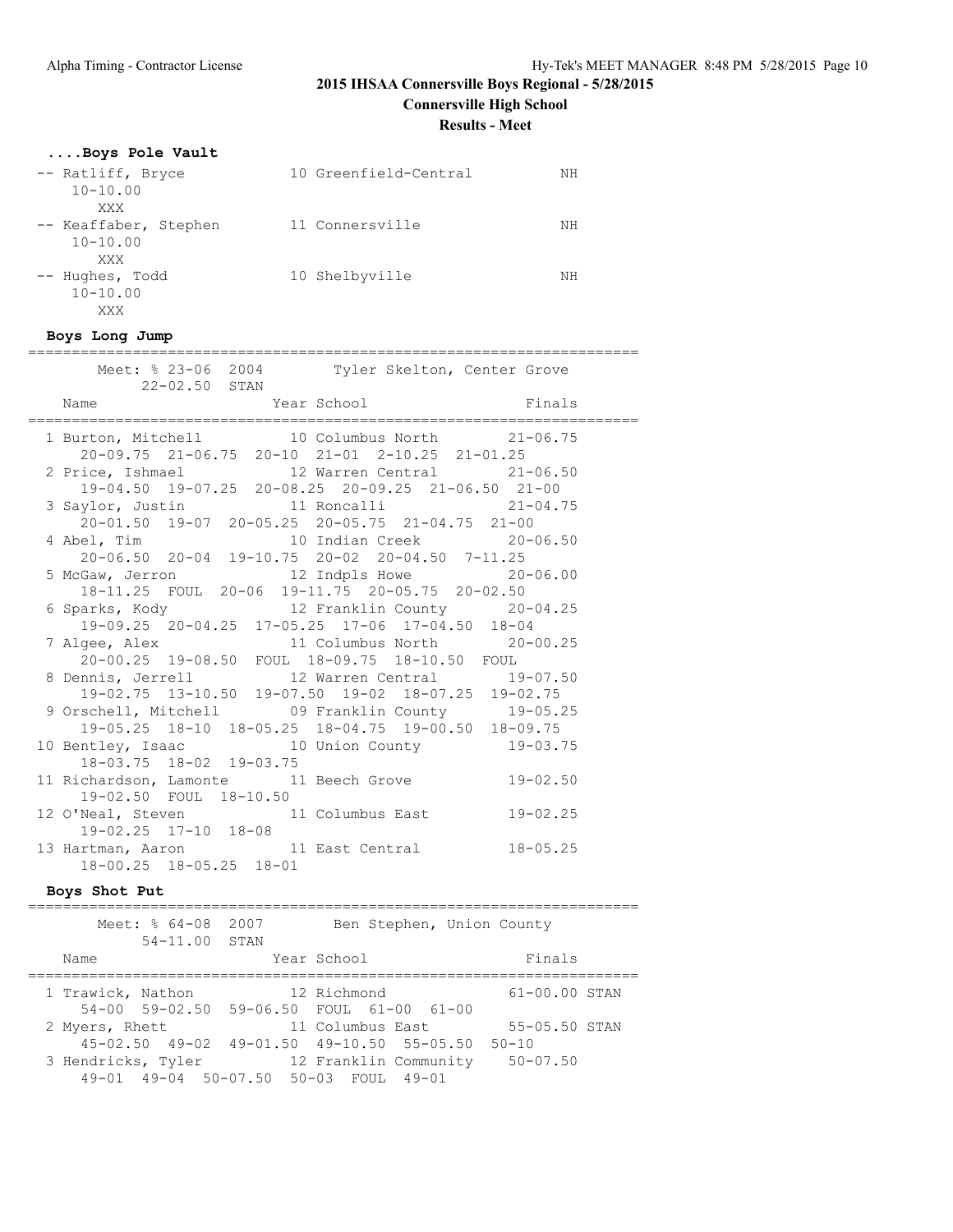**Connersville High School**

## **Results - Meet**

## **....Boys Shot Put**

| 4 Hart, Ethan 10 Center Grove 49-07.00<br>49-02.50 47-10 49-07 47-09.50 49-03.50 49-02 |                                 |              |
|----------------------------------------------------------------------------------------|---------------------------------|--------------|
|                                                                                        |                                 |              |
| 5 Reed, Tyler 12 Indpls Lutheran 49-05.50                                              |                                 |              |
| 48-09.50 47-08.50 46-11 46-04.50 49-05.50 FOUL                                         |                                 |              |
| 6 Wallpe, Evan March Decatur 49-04.50                                                  |                                 |              |
| 49-02 49-04.50 FOUL FOUL 49-01 48-06                                                   |                                 |              |
| 7 Smith, Dayan                                                                         | 12 Greenwood Community 49-03.50 |              |
| 47-08 47-07.50 FOUL FOUL 47-07.50 49-03.50                                             |                                 |              |
| 8 Blakey, Justin 11 Warren Central 48-08.00                                            |                                 |              |
| 46-05.50 47-09 48-08 FOUL 47-05 FOUL                                                   |                                 |              |
| 9 Adams, Keeton 10 Hagerstown 48-01.00                                                 |                                 |              |
| 46-03 46-06 47-11.50 48-01 44-06 45-07                                                 |                                 |              |
| 10 Sams, Kannon 11 Franklin County                                                     |                                 | $46 - 08.50$ |
| $46 - 07.50$ $45 - 05$ $46 - 08.50$                                                    |                                 |              |
| 11 Phillips, Zachary 12 Greenfield-Central 46-05.50                                    |                                 |              |
| 44-08 46-05.50 44-11.50                                                                |                                 |              |
| 12 Green, Dakota 10 Northeastern 46-04.00                                              |                                 |              |
| $44-03$ $44-02$ $46-04$                                                                |                                 |              |
| 13 Eisberg, Mike 12 Indpls Lutheran 45-11.50                                           |                                 |              |
| 45-07.50 FOUL 45-11.50                                                                 |                                 |              |
| 14 Pennington, Jordan 12 Richmond                                                      | $45 - 10.00$                    |              |
| FOUL 45-10 45-06.50                                                                    |                                 |              |
| 15 Wolford, Hunter                                                                     | 10 Columbus North 45-08.00      |              |
| $45 - 03$ $45 - 08$ $44 - 08.50$                                                       |                                 |              |
| 16 Redelman, Kyle                                                                      | 12 Greensburg 44-11.50          |              |
| $42 - 00$ $44 - 11.50$ $39 - 09$                                                       |                                 |              |

### **Boys Discus Throw**

| Meet: % 184-02 2012<br>Dyrek Chowning, Warren Central<br>163-11 STAN                                                  |               |
|-----------------------------------------------------------------------------------------------------------------------|---------------|
| <b>Example 2</b> Year School School School Binals<br>Name<br>------------------------------<br>====================== |               |
| 1 Tidd, Cameron 11 Center Grove 183-03.00 STAN<br>166-10 180-01 183-03 176-04 178-06 180-04                           |               |
| 11 Columbus East 161-05.00<br>2 Myers, Rhett<br>161-05 146-01 157-04 FOUL 157-00 FOUL                                 |               |
| 3 Emberton, Ryder 10 Whiteland Community 159-05.00<br>140-11 159-05 143-02 FOUL 157-05 155-06                         |               |
| 4 Phillips, Zachary 12 Greenfield-Central 159-01.00<br>FOUL 159-01 142-02 151-06 144-11 FOUL                          |               |
| 5 Wallpe, Evan 11 North Decatur 157-02.00<br>151-10 FOUL 157-02 143-11 FOUL FOUL                                      |               |
| 6 James, Conner 12 Roncalli<br>155-01 137-00 156-05 FOUL 150-09 FOUL                                                  | $156 - 05.00$ |
| 7 Followell, Ezra 12 Columbus North 150-03.00<br>FOUL 123-10 150-03 143-00 147-05 FOUL                                |               |
| 8 Eldridge, Derrick 10 Rising Sun                                                                                     | $146 - 10.00$ |
| FOUL FOUL 146-10 FOUL 117-04 140-11<br>9 Schoeberl, Drew 11 Columbus North                                            | $146 - 04.00$ |
| FOUL 140-06 142-00 146-04 FOUL FOUL<br>10 Smith, James 11 Warren Central 140-01.00                                    |               |
| 140-01 FOUL FOUL<br>11 Kendrick, Kendal 10 Franklin Central 136-03.00<br>132-05 FOUL 136-03                           |               |